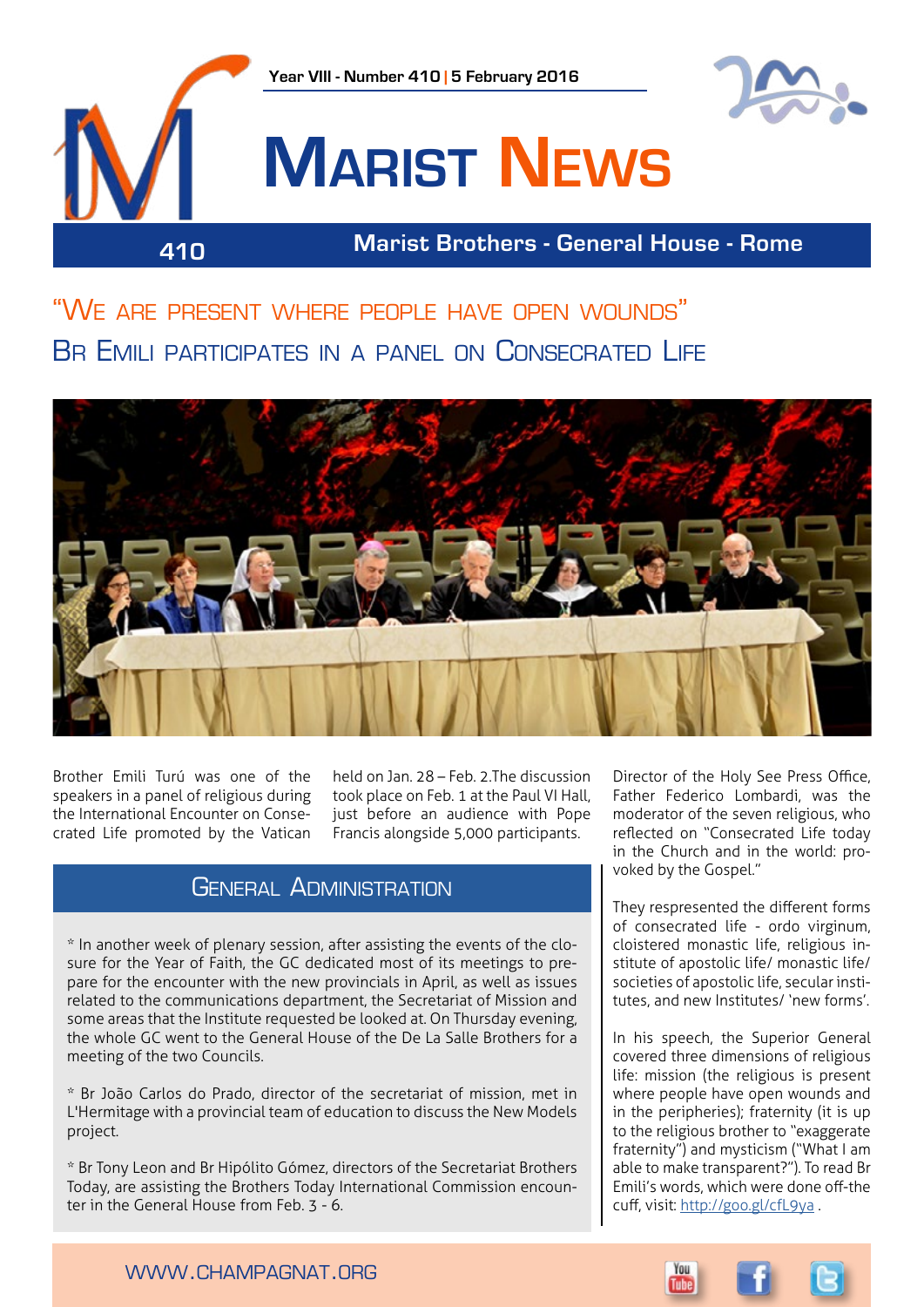#### Marist News 410

## **Children in Latn America** FMSI Cono Sur

One of the great challenges that children in Latin America have to face are the multiple forms of violence that affect them, among which physical punishment that takes place within the families stands out.

For this reason, with the sponsorship of Save the Children, the expert from Costa Rica, Milena Grillo, Executive Director of the PANIAMOR Foundation, visited Chile from Jan. 18 - 19.

She participated in different activities organised by the National Chapter of the World Movement for Infancy (MMI Chile).

Milena Grillo presented the experience that had some impact in Costa Rica for the approval of the law that bans physical punishment to boys and girls, as well as the implementation of a public program of the Ministry of Health, addressed to the change of behavior in the families, in favor of education without violence.

## **MARIST CALENDAR**

**02 February 1833:** Br Stanislaus enters La Valla

**02 February 1934:** The first Marist Brothers arrive to Uruguay

**03 February 1874:** The companion of Saint Pedro Chanel, Br Marie Nizier, dies

**03 February 1914:** The Brothers begin their first works in Germany

**04 February 1911:** The Brothers leave for Chile

**05 February 1872:** Author of Saint Marcellin's first biography, Br Jean-Baptist, passes away

**07 February 1742:** Marie Thérèse Chirat, Marcellin's mother, is born



This experience at present is a reference point in Latin America and the foundation that it directs played a key role in the whole process lived up to the present time.

Among the activities that it developed, are stressed a meeting with the authorities of the institutions of the MMI Chile to explain the process that had social and political effect, meetings with organs of the State (Ministry of Social Development and National Council of Infancy) and a Seminar in which was discussed this affair in the framework of the legislative reform which is being promoted at present in the country.

This last activity had only one concurrence and counted with the participation of representatives of the executive power, of UNICEF and of spokespersons from civil society.

The Movimiento Mundial por la Infancia (World Movement for Infancy in Latin America and the Caribbean) (MMI - LAC) is an organized strategic Alliance of civil society, agencies and international organisms.

Its principal objective for the next years is to make of Latin America and the Caribbean a region free from physical and humiliating punishment.

In Chile,FMSI Southern Cone has led the creation and coordination of MMI Chile, in which at present eleven institutions participate with an international bond or link.

# **Encounter of the branches of the Marist family**

## Fourvière Year in Madagascar

The branches of the Marist family gathered in the private secondary school Saint Joseph in Antsirabe, Madagascar, on Sunday, Jan. 17, to celebrate the Fourvière Year.

The Marist Missionary Sisters of Ambositra (SMSM), the Marist Brothers, former Marist students (AEFM), lay Marists, young Marists of Madagascar (JMM) and families of the Brothers participated in the celebration.

The big hall of the St Joseph private school was built to receive this "Marist world."

After the prayer, prepared specifically for this encounter, the Brother provincial explained the meaning of the Fourvière Year and why this year had been created for its cele**bration** 

A video by Superior General Brother Emili Turú was used to explain the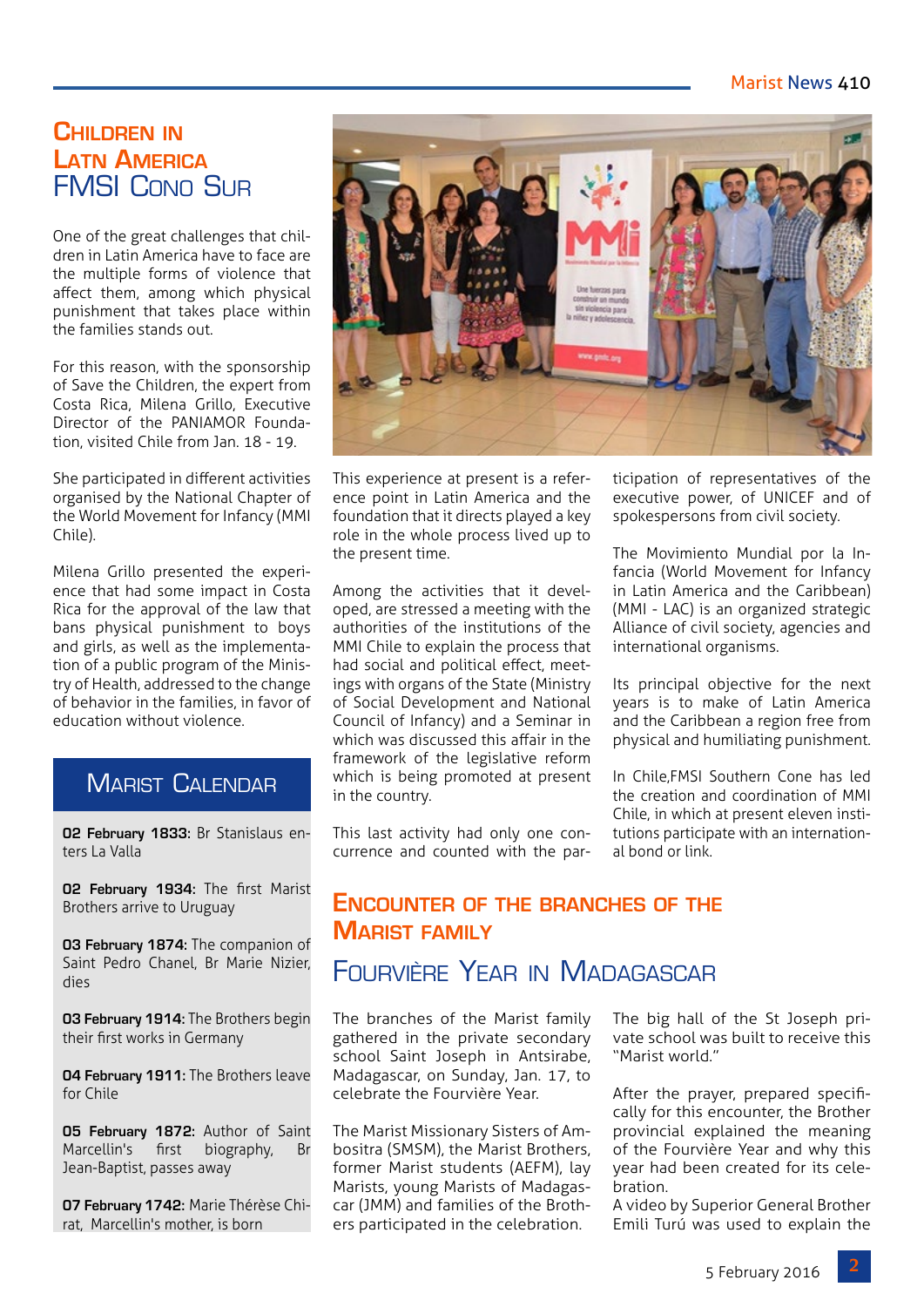# NEWS IN BRIEF



#### **Marist Vocations**

The team of vocation promotionof the Brasil Centro-Norte Province held a retreat with eight people who are preparing to enter the formation house from January 29 to 31 in Vila Velha.



The "La Valla" Novitiate of Medellin recently held the ceremony of the opening of this year. Currently the interprovincial novitiate in Colombia welcomes 11 novices, of which nine have just entered the first year.



#### **Youth Ministry**

Marist Youth from Brisbane, Australia, are organising a meeting for the Sundays of Lent at a bar at 19:00 for young people who are interested in drinking chai, reading the Bible and enjoying the vibes.

#### **ONLINE BULLETINS**

- 03/02/2016: Provincia of Southern Africa, : Marist Brothers | Irmãos Maristas
- 03/02/2016: Province of Canada: Périphéries 2/1
- 02/02/2016: Spain Province of Ibérica: La Asociación Espiral Loranca
- 02/02/2016: Sri Lanka Province of South Asia - News and annoucements
- 01/02/2016: Province of Canada Nouvelles en bref

<http://goo.gl/037o67>



importance of Fourvière so that all participants could understand how and why it is being celebrated.

After listening to the Superior General, there was a question and answer session followed by a presentation of the congregation of the Marist Fathers by the Marist Missionary Sisters (SMSM).

They spoke about the main founders, the history of the foundation, the objectives and the activities that are complimentary to the ministry that they do.

Then the Sisters spoke about their own congregation and that of the Marist Sisters.

Brother Michel Maminiaina, Vice Provincial, presented the congregation of the Marist Brothers. Presentations of the lay Marists, alumni and young Marists also followed.

This encounter was an opportunity for the families of the Brothers to regain an impulse and organize itself as a Marist group.

A break followed by a Eucharistic celebration took place to conclude the gathering.

The Mass was celebrated in thanksgiving for the event's success and for the prevailing unity among the branches of the Marist family.

It was a time of prayer, meditation and fervor that the liturgical group responsible for the animation of the Eucharist gave the participants.

After Mass, they joined for dinner for which all had contributed with food brought from their own homes allowing them to share the celebration joyfully with each other.

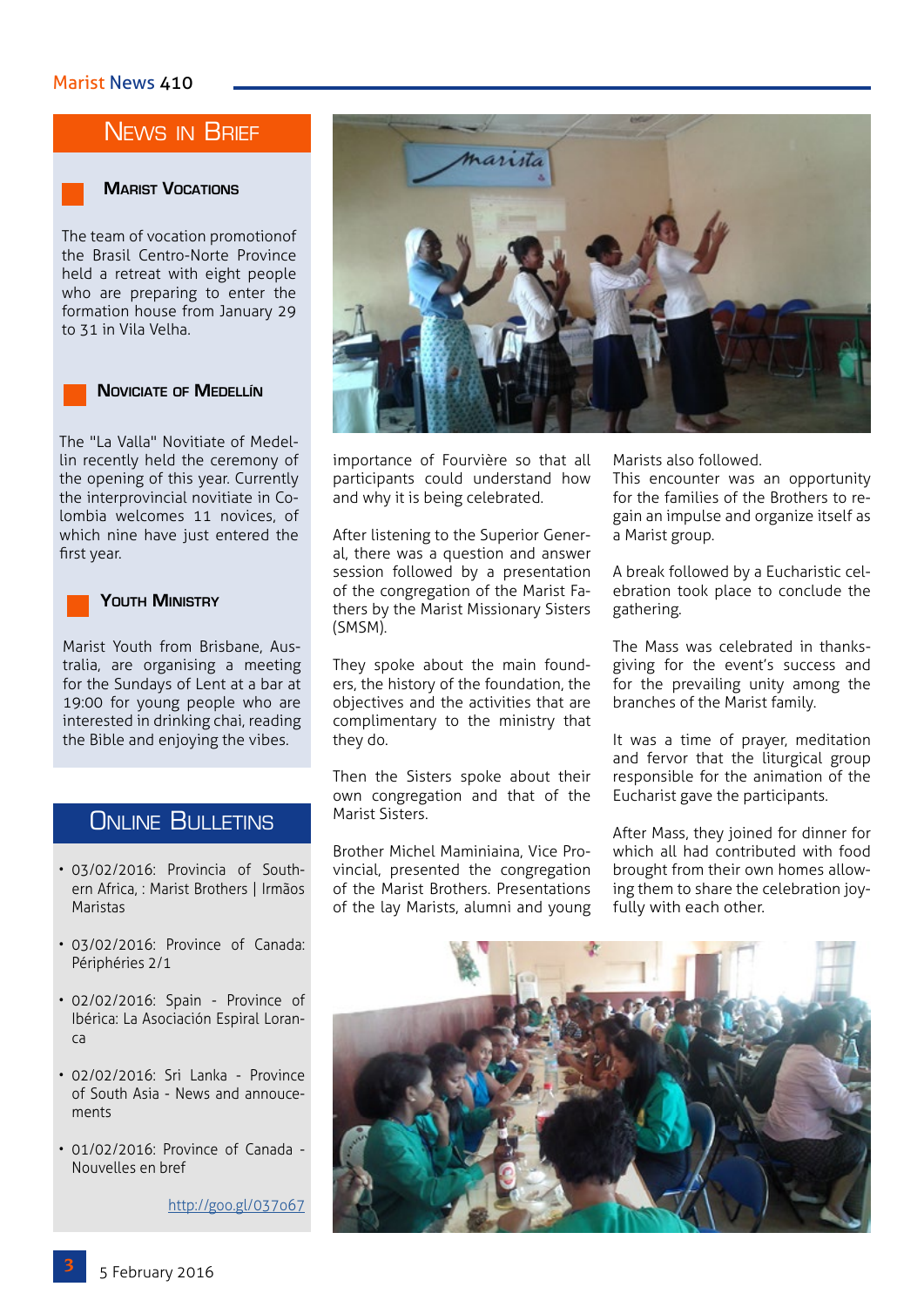## MARIST WORLD



Cambodia: Colloquium of Marist District of Asia at Phnom Penh



Spain: Novices of Europe - Novitiate of Seville



Spain: Colegio Marista 'San Fernando' in Seville



Colombia: Noviciate of La Valla, Medellín



El Salvador: Retreat of two fraternities of the ChMMF



Sri Lanka Novices of Tudella

# Americas planning to further elaborate evangelizing education Preparing the III Continental Encounter of Marista Education



The Subcommittee of Education of the CIAP met from Jan.  $13 - 17$  in Lima, Peru.

The purpose was to fine-tune the preparation work of the III Continental Meeting of Marist Education, together with the executive team facilitated by the Province of Santa María de los Andes, Peru.

This activity invites all provinces of America to discuss and delve into one of the lines agreed by the strategic plan of the Continental Mission Commission, which is evangelizing education.

"It is a key element of our Marist being and it helps us to integrate the mission of making Jesus Christ known and loved within the educational action," said the provincial of América Central, Br Luis Carlos Gutiérrez Blanco.

A large number of participants from the provinces of America are expected in the Continental Meeting, which will be held from March 31 to April 4.

During the meeting, the results of the continental survey of evangelizing education will be presented, completed by a large majority of schools in the continent.

"It will delve into the vision of children and youth in their reality, and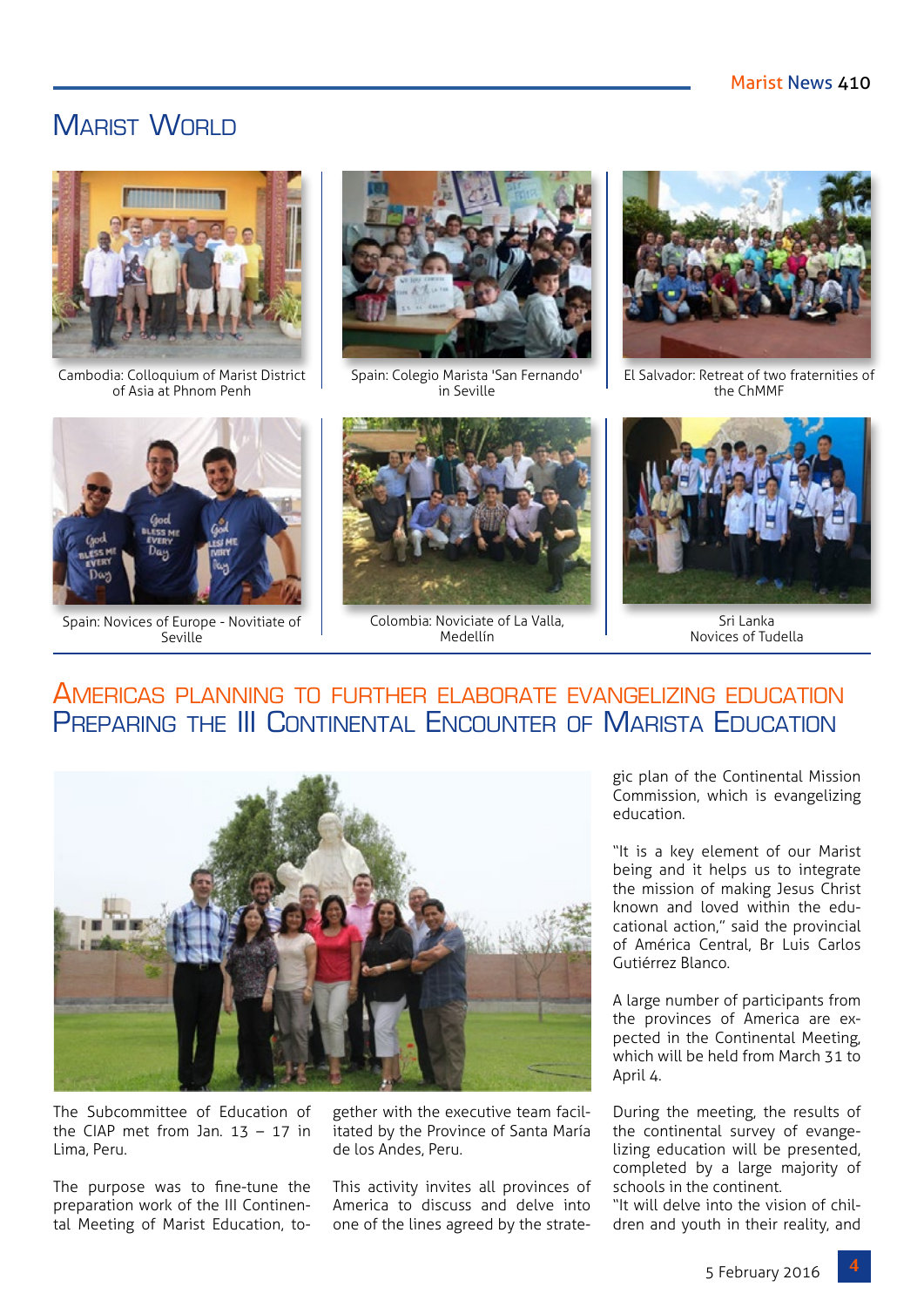will advance in a guidance document to evangelise by educating and its correspondence with the model of school management," Br Luis Carlos told the general house press office on Jan. 24.

The subcommittee's encounter touched on several topics including the progress of the continental survey and the development of the Masters on Marist educational management with the University Marcelino Champagnat of Lima and the Marist University of Guadalajara.

Other issues were the progress of the working paper for the III Continental Encounter of Evangelizing Education and the school management model, as well as the evaluation of the experiences of formative internships of the continent's directors.

Finally, activities of how the document "The director and his management at the service of the mission" has been publicized were also discussed.

The members of the subcommittee are Ernesto Reyes (coordinator), Manuir Mentges, Ricardo Spínola, José Wagner, Irma Zamarripa and Luis Carlos Gutiérrez.

## Brothers attend seminars on consecrated life and an audience WITH POPE FRANCIS

## MARISTS JOIN 5,000 FOR CLOsure of Year of Consecrated Life

Around 30 brothers took part in a four-day event, including a papal audience, which marks the closure of the Church's Year of Consecrated Life.

Brothers from the General House and 15 others from the five Marist provinces of Europe attended the Vatican's 'Consecrated Life in Communion: International Encounter' from Jan. 28 – Feb. 2.

The gathering included over 5,000 consecrated from around the world of five religious forms of life.

They are ordo virginum, cloistered monastic life, religious institute of apostolic life/ monastic life/ societies of apostolic life, secular institutes, and new Institutes/ 'new forms'.

The Institute of the Marist Brothers is a form of religious Institute of Apostolic life.

"I think what is fascinating is that it's not just brothers and sisters in the traditional manner and this will challenge our paradigm of what consecrated life is," said Brother Tony Leon of the secretariat Brothers Today.

"We're in an exciting period of discovering new ways of expressing consecrated life as baptized members of the Church today and as married men and women or as religious, identifying with particular charisms, seeking union with God through apostolic and/or contemplative service," he told the general house press office on Jan. 28.

The gathering started on Friday morning with an introduction by Cardinal João Braz de Aviz, Prefect of the Congregation for Institutes of Consecrated Life and Societies of Apostolic Life, followed by talks led by various religious. On Saturday and Sunday, the participants were divided



into five different locations across Rome, according to their form of consecrated life, to assist seminars.

Then on Feb. 1, all of the consecrated gathered at Paul VI Hall for a panel discussion on the topic 'Consecrated today in the Church and in the World. Provoked by the Gospel' and an audience with Pope Francis.

Superior General, Brother Emili Turú, was among the panel, moderated by Father Federico Lombardi, head of the Holy See Press Office.

The evening closed with a concert titled 'On the Trail of Beauty' directed by Monsignor Marco Frisina of the Vatican's Pastoral Worship Center.

"I think we need to be more concise in our reflection of consecrated life, as baptized members of the Church today, lived in a communal form or marital form," affirmed Br Tony. "It would be a more accurate reflection of the identity of consecrated in the Church today."